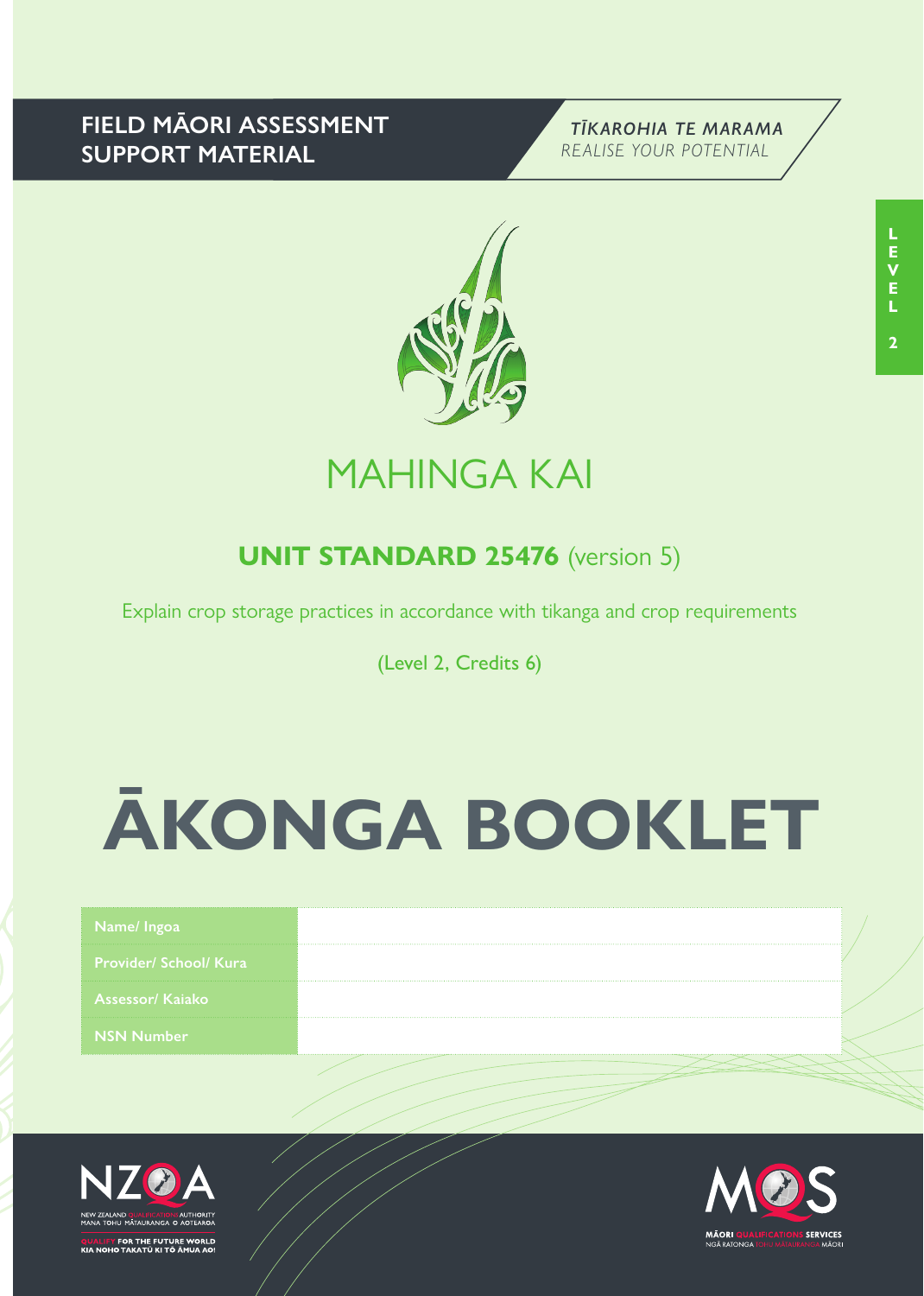

#### Tēnā koe

This is your assessment booklet for Whakamahi Whenua unit standard 25476: Explain crop storage practices in accordance with tikanga and crop requirements

#### **Assessment criteria**

#### **Paetae/Achieved**

There is ONE (1) OVERALL assessment task for this standard and there are THREE (3) assessment tasks that you must correctly complete to meet the overall assessment task for this unit standard at Paetae/Achieved or Not Achieved.

#### **Instructions**

For this unit standard, you will:

Observe and listen to your kaiako carefully, take notes, photographs, or do illustrations as you go and keep them in a portfolio.

All the information must meet the requirements of the selected crops and is in accordance with local tikanga.

There are spaces for answers, however this assessment may be presented orally, visually or in writing. This may include, but is not limited to 3D images/printings, power point presentations, videos, photos, illustrations, performances, etc.

#### **Referencing**

Please remember to reference where you get your information from for this task. You may talk to your kaiako/assessor about how to reference and/or use the examples below.

#### **EXAMPLES OF REFERENCING STYLES**

#### 1 **Book**

King, M. (2000). *Wrestling with the angel: A life of Janet Frame*. Auckland, New Zealand: Viking.

#### 2 **Course handout/Lecture notes (electronic version)**

Archard, S., Merry, R., & Nicholson, C. (2011). Karakia and waiata [PowerPoint slides]. Retrieved from TEPS757-11B (NET): Communities of Learners website: http://elearn.waikato.ac.nz/mod/resource/view.php?id=174650.

#### 3 **Film**

Māori Television (Producer). (2016). Iwi Anthems, Series 2 Episode 5 [video file]. Retrieved from: http://www. maoritelevision.com/tv/shows/iwi-anthems/S02E005/iwi-anthems-series-2-episode-5.

#### 4 **Magazine/Newspaper article – popular/trade/general interest**

Fox, D. (2015, 15 September). Viewpoint: Not one more acre. *Mana*. Retrieved from: http://www.mana.co.nz/ heritage/viewpoint.html.

5 **Personal Communication (letters, telephone conversations, emails, personal interviews, private social networking) – no reference list entry required (not recoverable); however, for quoting or citing in text**

J. Jackson, personal communication, March 12, 2011.

#### 6 **Webpage**

New Zealand Trade and Enterprise. (n.d.). Agribusiness. Retrieved from https://www.nzte.govt.nz/en/export/marketresearch/agribusiness/.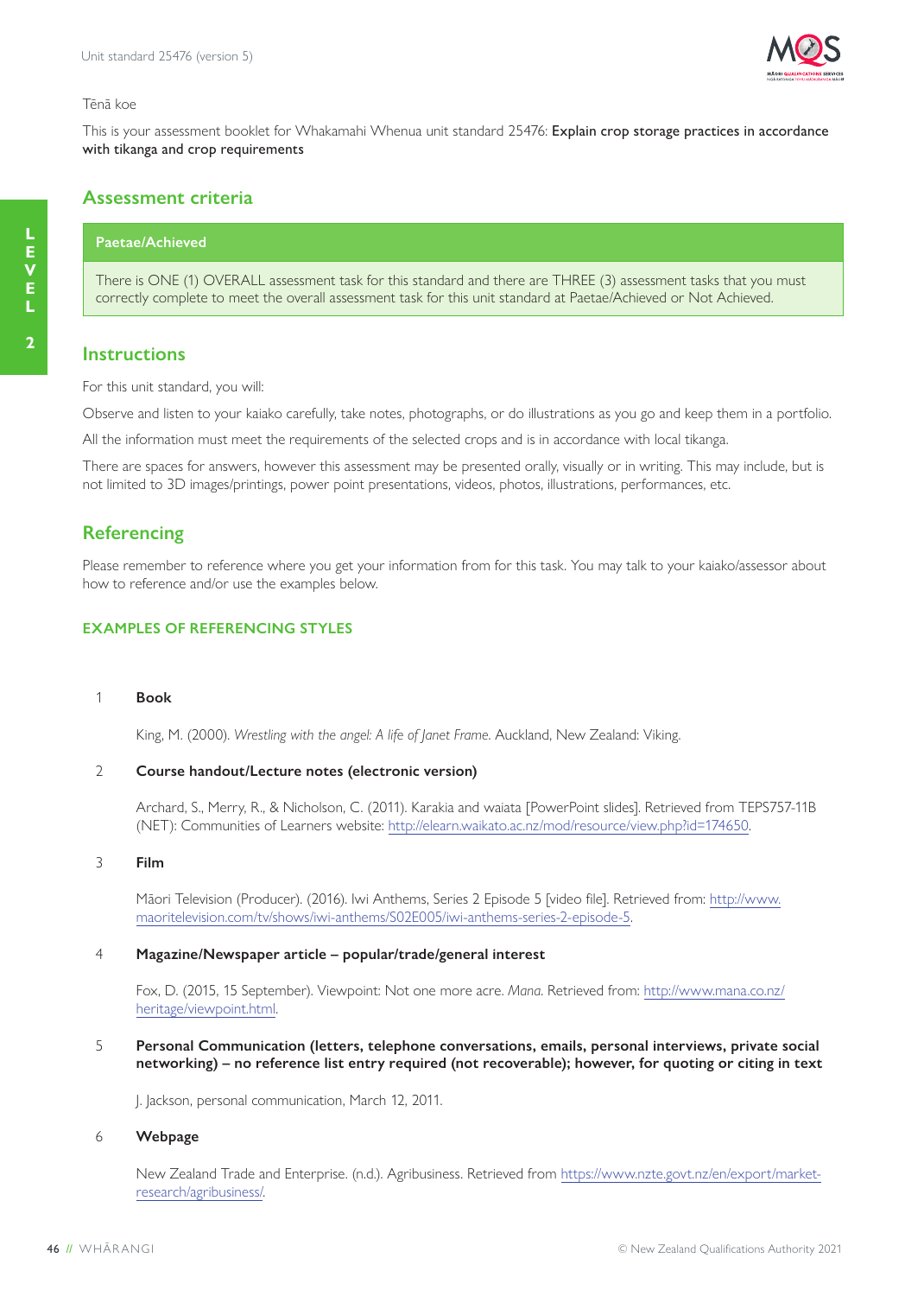### **Conditions**

- All activities must be correctly completed before credits are awarded.
- You and your kaiako/assessor will discuss your choice of presentation method and resources (e.g. computer, cameras etc).
- Activities must be completed in class time only however the gathering of information may take place whenever the opportunity arises.
- Your kaiako/assessor will discuss with you the processes for reassessment.
- Your kaiako may arrange access to internet or libraries, to marae, art galleries, and museums.
- You may work in pairs or groups however you will be assessed individually.

#### **Resources**

• Pouako handouts, camera for photographs, folders etc to keep information in.

#### **Authenticity**

As per NZQA requirements, all work submitted for assessment must be produced by you.

You may work with and learn from others to gather information from a variety of sources. However, your kaiako/assessor must be clear that the work to be assessed has been processed and produced by you.

To help manage authenticity of your work, you will need to use your own words (and provide references).

If you have any pātai, or are unsure about anything, talk to your kaiako/assessor.

For further information, please refer to the following link:

https://www.nzqa.govt.nz/providers-partners/assessment-and-moderation-of-standards/assessment-of-standards/genericresources/authenticity/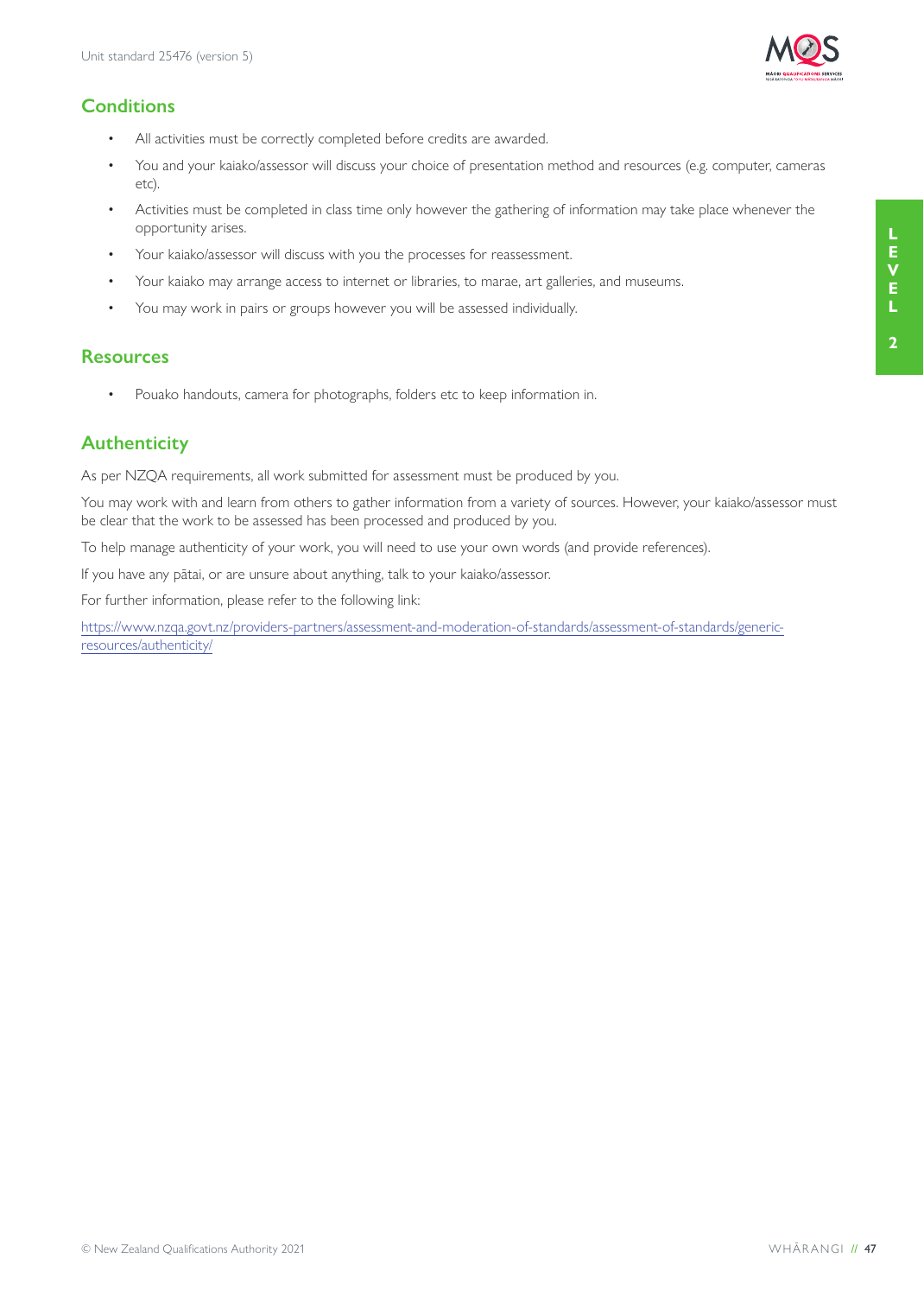

#### **ĀKONGA ASSESSMENT & TASK SHEETS**

#### **Name NSN #**

SELECT THREE CROPS and EXPLAIN STORAGE PRACTICES for crops in accordance with local tikanga.

Crops may include but is not limited to kānga, rīwai, kamokamo, paukena, taro, kūmara.

#### **Outcome 1 Explain crop storage practices in accordance with tikanga and crop requirements.**

#### **Assessment Task 1**

#### **Explain storage practices for three crops.**

#### **Explanation includes**

TWO local crop storage practices that may include but is not limited to –

- methods
- requirements
- procedures
- processes.

**2**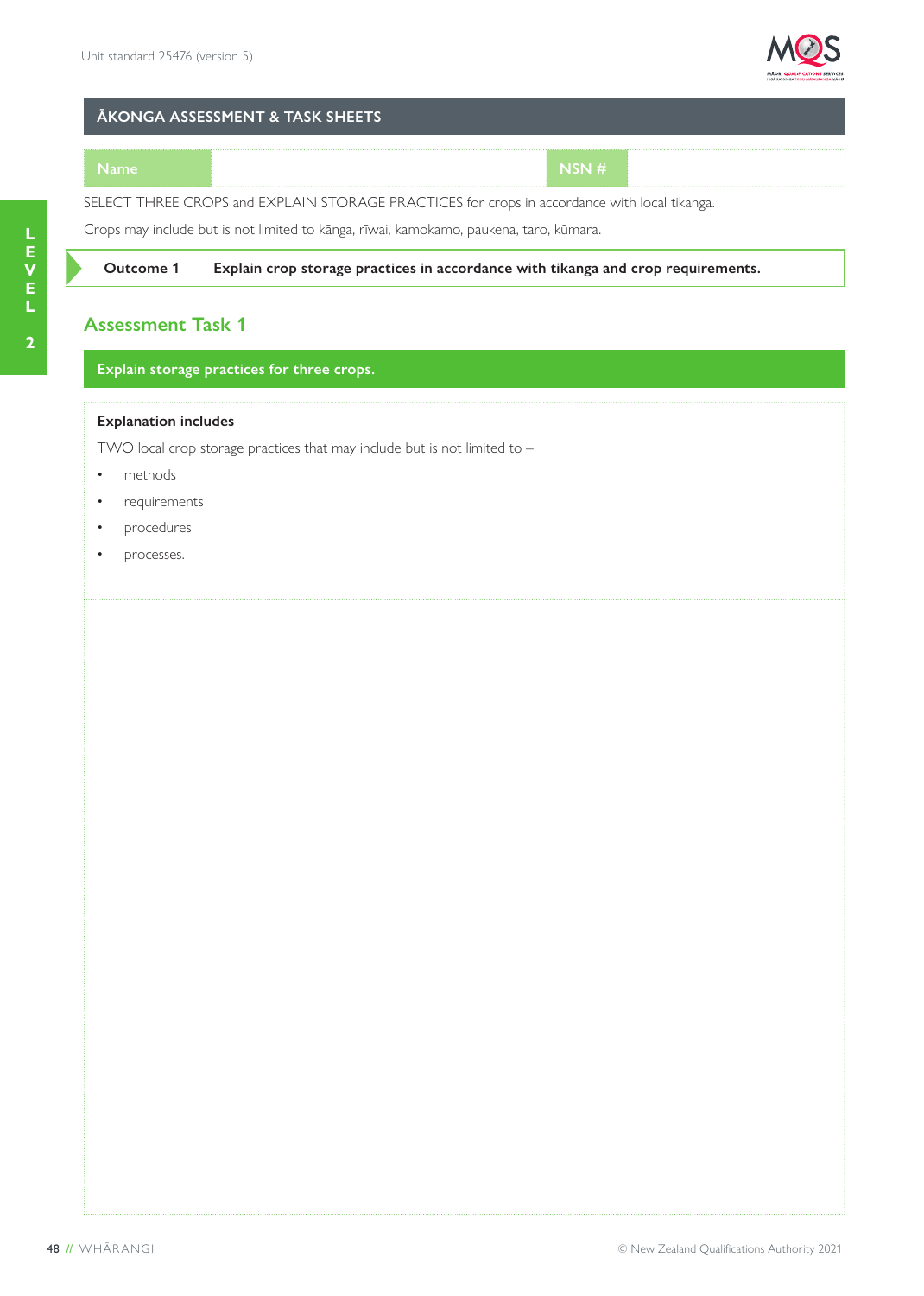

#### **Explanation includes**

TWO local crop storage facilities that may include

- under-ground
- indoors
- material.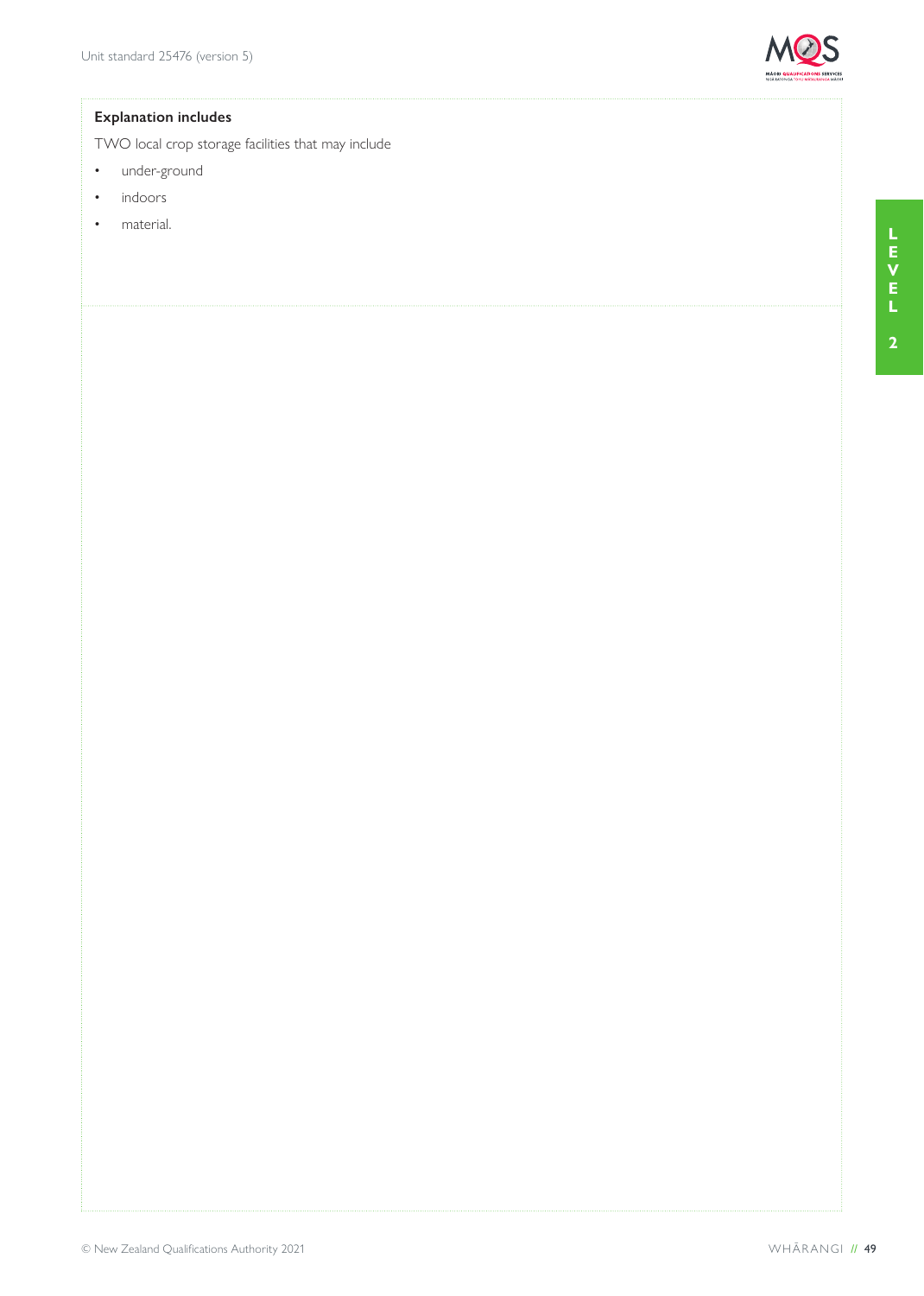

Local environmental conditions for crop storage.